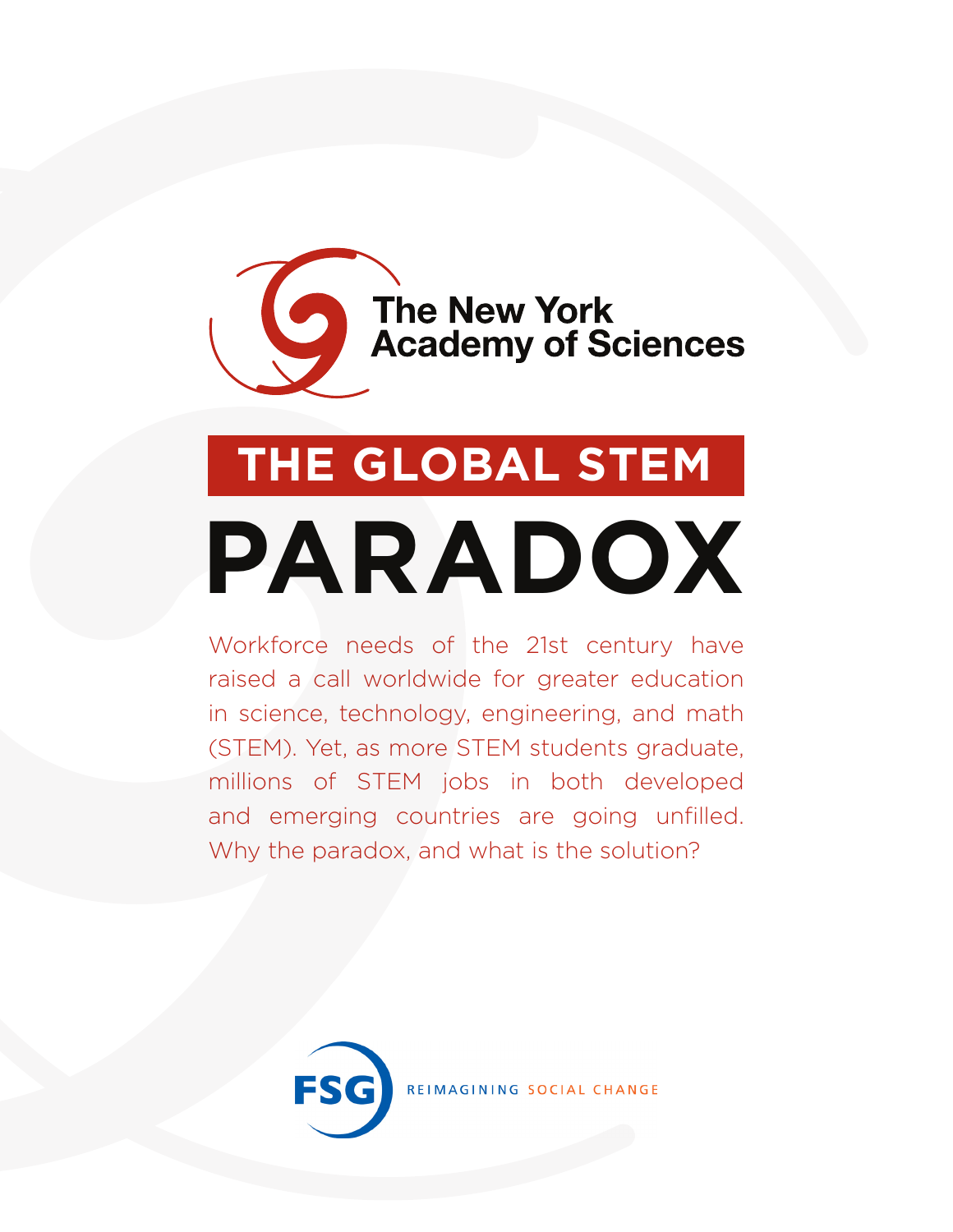For nearly 200 years, the New York Academy of Sciences has been bringing together thousands of extraordinary people worldwide, all working at the frontiers of discovery. In short, we regularly work with the brightest and best STEM (science, technology, engineering, and math) professionals. So why do we focus on STEM education – or rather the challenges inherent in STEM education today? And why are we focused on those individuals who are not getting the skills and support they need to become the STEM leaders of tomorrow?

#### **IF THE PIPELINE OF FUTURE INNOVATION FAILS, THE ACADEMY CANNOT FILL ITS MISSION TO:**

- advance scientific research and knowledge,
- positively impact the major global challenges of society with science-based solutions, and
- increase the number of scientifically informed individuals in society at large.

Today what we see is a STEM education pipeline with holes, gaps, and weak points, from which students drop out—often at predictable points—due to lack of interest, engagement, help, or financial support.

This is why the Academy has worked for the past four years in New York and New Jersey to build an education program that pairs the expertise of the STEM community with hundreds of children in underserved communities; and we've done it with much success, garnering grants from the National Science Foundation and engaging in meaningful relationships with partner organizations who share our passion.

Proud as we were of these local successes, we know that STEM education challenges are global and so must be the solutions. So, we are taking the model we have worked so hard to refine locally, and developing innovative mechanisms to scale our success globally by catalyzing novel public-private partnerships across sectors and borders.

The distillation of the STEM challenges and best practices contained herein will serve as lessons and focusing points for the Academy and our partner network of major corporations, government leaders, universities, and dedicated individuals that comprise the Global STEM Alliance. We hope this paper inspires others so that through a truly global effort, we can turn the STEM dilemma into tangible opportunities with positive outcomes on workforce development, local economies, businesses, and of course, the lives of students—our future STEM leaders and innovators, who will tackle and solve tomorrow's grand challenges.

**Ellis Rubinstein** President & CEO The New York Academy of Sciences

#### **FOREWORD**

Science and technology alone cannot solve the manifold crises that threaten our world, but neither can we face the future without them. Addressing climate change, feeding a burgeoning world population, creating jobs, and growing the world economy all depend on a global population well-educated in science, technology, engineering, and math (STEM). And while education in STEM subjects has been recognized as a critical global need, many countries around the world are also facing increasing employment gaps in these fields. Millions of positions that require STEM skills remain unfilled in both emerging and developed countries.

It would be easy to blame schools and universities for not educating enough STEM students, but the problem is more complex. While there are greater numbers of STEM graduates worldwide than ever before, STEM jobs continue to go unfilled. Resolving this STEM paradox depends not only on educators and schools, but it requires a larger, more comprehensive solution: an ecosystem of government policies, business incentives, and cultural attitudes that creates the necessary circumstances for students to seek, acquire, and employ STEM skills. A strong STEM ecosystem encourages schools, employers, and nonprofits to work together to ensure that students graduate with both the technical and personal professional skills they need. It depends on governments to incentivize companies to invest in innovation and create promising new job opportunities for these graduates. And it fosters a mentorship culture that STEM ecosystem align the skills and ambitions of graduates with the jobs of tomorrow and the solutions to society's growing needs. Different countries have excelled in certain elements of this ecosystem, but very few have fully developed all components. Germany, the United States, and the United Kingdom have built worldclass STEM educational programs, but struggle to match the skills they teach with the needs of their employers. China, India, and Brazil produce a rapidly growing number of STEM graduates each year, but lack sufficient job opportunities to employ them. The governments of Rwanda and Vietnam have enacted promising policies to spur private sector STEM investment, but often lose their best and brightest students to employers from more highly developed economies. The STEM paradox is present across developed and emerging nations, and solving it is truly a global challenge.

infuses society with an understanding of the importance and opportunity that lies within STEM careers for people from all backgrounds. Only through cross-sector collaboration can a strong A new international cross-sector discourse will therefore be essential to achieve the full potential of STEM talent for human and global development. Each country must draw on the elements

#### **INTRODUCTION**

**— 2 — — 3 —**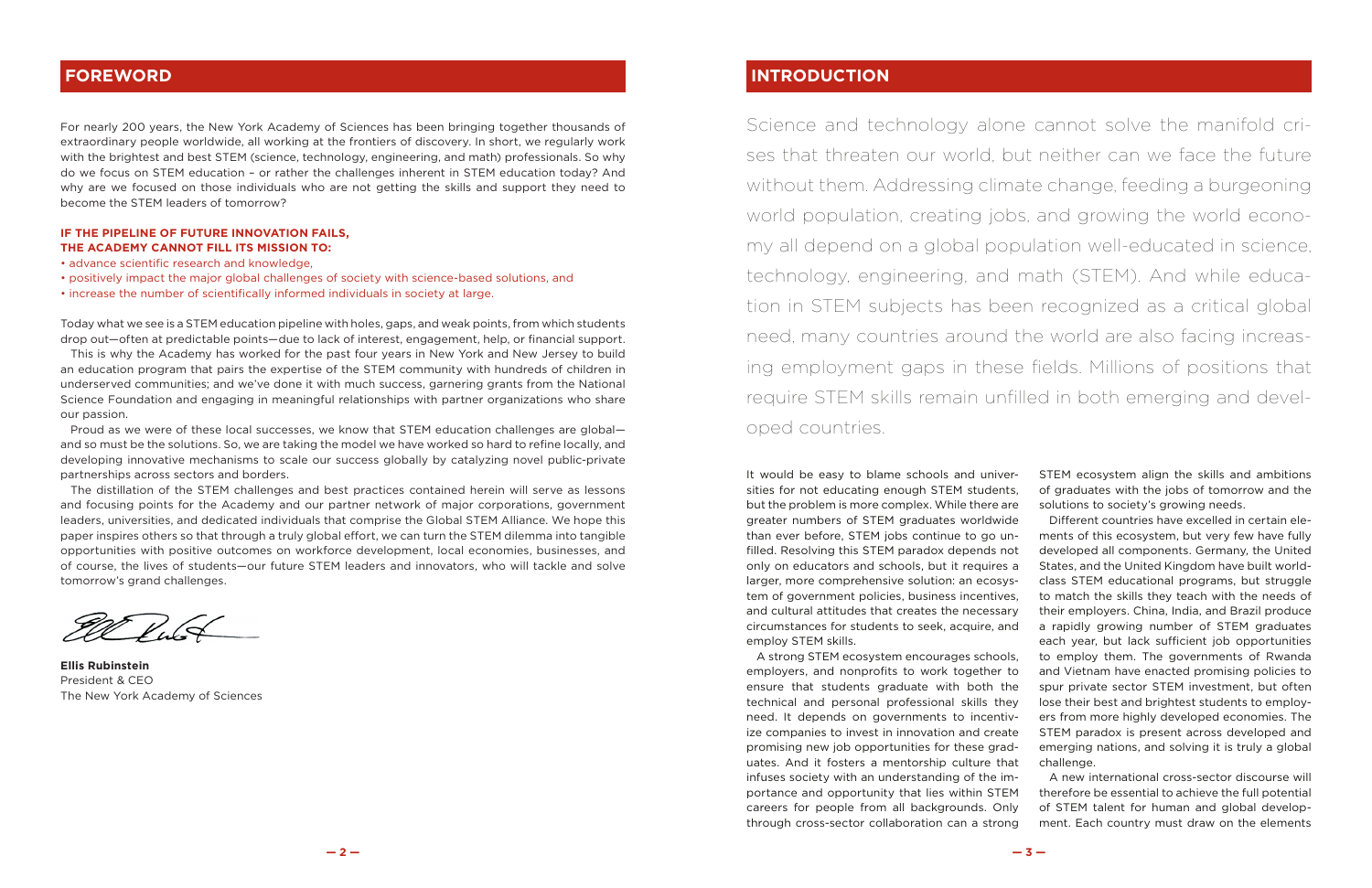#### **THE STEM PARADOX**

that others have already proven successful in order to assemble its own ecosystem. At the same time, governments, businesses, schools and nonprofits around the world must find a shared vision to align their efforts in mutually reinforcing ways.

This paper is intended to initiate such a discourse. It describes the global STEM paradox, and offers a new framework as a starting point for building a strong STEM ecosystem. The research for this work consisted of a literature review of more than 50 reports, interviews with more than a dozen leading experts in industry, government and academia, and expert reviewers who commented on our conclusions. This paper offers a consensus view of the steps that will be required to cultivate the next generation of global STEM leaders.

A new international cross-sector discourse is essential to achieve the full potential of STEM talent for human and global development.

The crippling shortage of STEM professionals in most countries around the world threatens to undermine economic growth and hold back the scientific advances needed to meet the world's most **Shortage of Graduates with Soft Skills.** The freurgent challenges. In Sub-Saharan Africa alone, the continent's gravest development problems.<sup>1</sup> And in the United States, company recruiters regularly report that they cannot fill the 75 percent of occupations that will require middle- or high-level STEM skills by 2018.<sup>2</sup> Heads of state and CEOs are increasingly vocal about the existence of a STEM crisis. Yet, paradoxically, the number of STEM graduates worldwide increases every year.3,4 If every STEM graduate took every open position, the shortage would evaporate. This paradox continues into specific fields and skill levels. Many countries overproduce PhD-level students, for instance, and don't produce enough technicians to fill the abundance of vacant technical positions. Additionally, many STEM graduates across degree levels lack basic personal professional skills such as unfilled positions require mid-level skills, yet uniteamwork, communication, and problem solving. And despite widespread interest among young students in STEM gaming and science toys, that enthusiasm is often dampened by the boring rote learning forced on them in the classroom.

2.5 million more engineers are needed to address tion in STEM subjects often results in graduates quent emphasis on rote learning and memorizawho struggle to apply the concepts they learned to the real-life challenges they face in the workplace. Students often graduate uninspired to pursue STEM careers or without the complementary soft skills in communication, critical thinking, and teamwork necessary for successful employment.5 In India, for instance, employers report serious workforce shortages in engineering due to graduates consistently lacking interpersonal and critical thinking skills.6

#### **FOUR REASONS, IN PARTICULAR, ACCOUNT FOR THIS PARADOX:**

**Lack of Qualified Technicians.** The education system in most countries is insufficiently aligned with industry to develop student skills and aspirations that meet employer needs. Many of the versities often propel students to higher-level courses that leave them overqualified for the jobs that are available. Businesses regularly cite technicians as the number one most difficult job to fill.7 In the United States, for instance, 67 percent of manufacturing employers report that they are unable to fill technical jobs with mid-skilled employees.8

**Loss of High-Skilled Workers.** Accenture Institute for High Performance, in a recent report, points out that despite a "global abundance of talent,"9 there is a mismatch between the location of most STEM graduates in emerging markets and the opportunities available in developed economies.10 Countries across sub-Saharan Africa and the Caribbean, in particular, are losing many of their best and brightest workers. African countries lose 20,000 skilled professionals to the developed world each year<sup>11</sup> and, as of 2011, one in every nine Africans with a graduate degree lives outside the continent.<sup>12</sup> Likewise, ninety percent of skilled workers in Caribbean nations leave to pursue opportunities in other countries.13 The implications of this "brain drain" are far reaching. Not only has the country lost talent that is essential to economic, political, and social progress, but fewer qualified graduates are available to teach and mentor future generations.

**Untapped Pools of Talent.** Women, rural populations, minority ethnic groups, lower socio-economic classes and other marginalized groups are acutely underrepresented in STEM fields in most developed and developing countries. Women, for instance, represent just 30 percent of the world's science researchers.14 Ethnic minorities are similarly underrepresented. In the United States, for example, an equal proportion of minority and non-minority students express intent to study STEM subjects when they enter university, but minority groups represent only 10 percent of the STEM workforce.15 This lack of participation of underrepresented or disadvantaged groups in STEM fields not only limits gender and income equality, but also impedes innovation and economic advancement as large swaths of talent are underutilized.

Together, these challenges create a self-reinforcing global cycle that is difficult to break. The loss of top talent in emerging markets diminishes the pool of teachers and mentors who can convey the interpersonal and critical thinking skills students need while making it harder for local technology and science-based industries to grow. Without these industries, STEM employment opportunities



practicing science and technology every day, but the challenge is how to get them into the mainstream STEM workforce.

**-RAGHAV NARSALAY, India Lead, Accenture Institute for High Performance**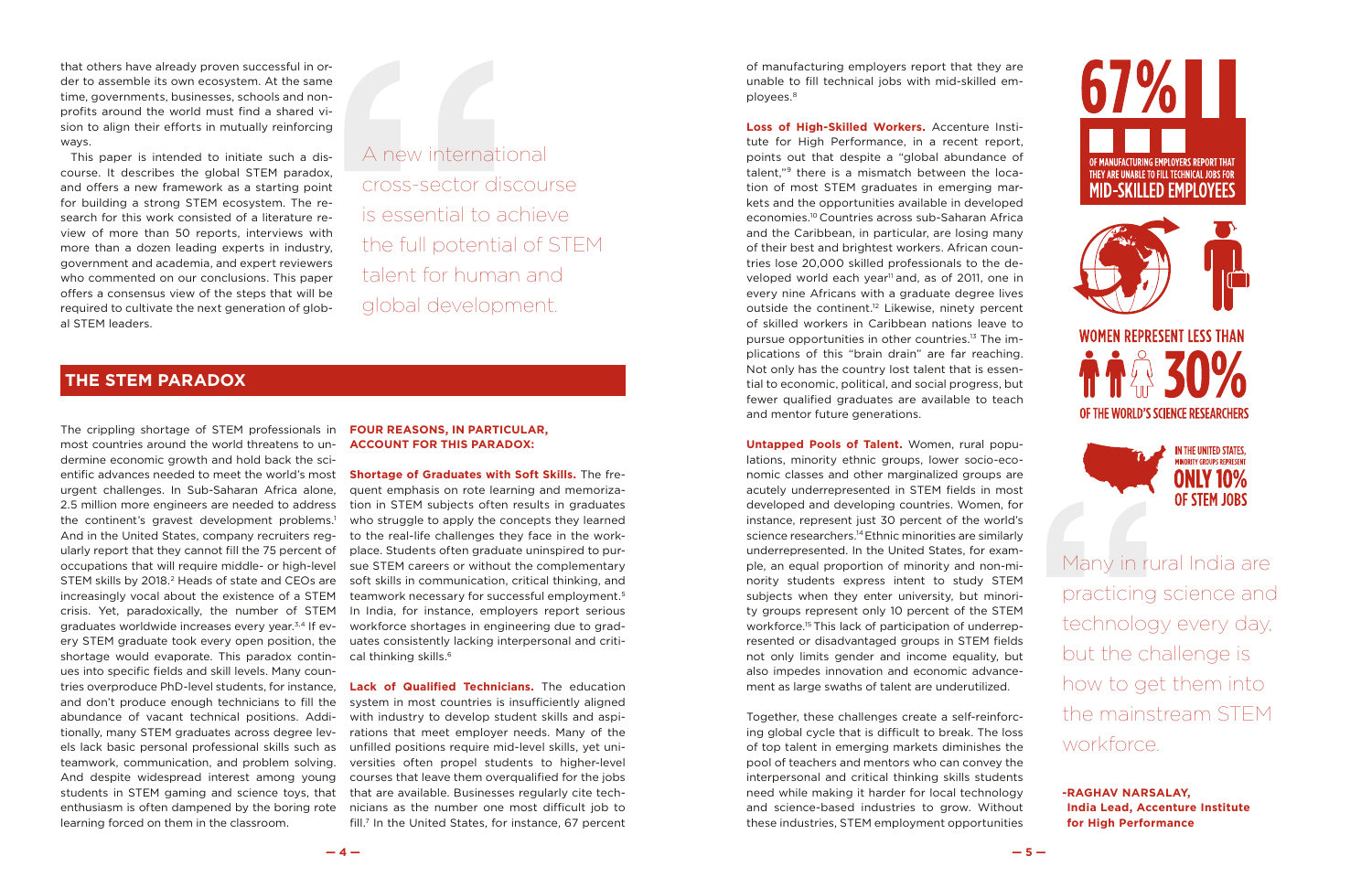#### **BUILDING A STRONG STEM ECOSYSTEM**

### A strong ecosystem allows a single vision of success at both regional and global levels.

remain scarce, reinforcing the incentives for talented graduates to emigrate. Educational pathways poorly matched with employment opportunities discourage STEM graduates from taking the STEM jobs available. This further encourages companies in developed markets to draw talent from beyond their borders. Meanwhile marginalized groups are denied access to mid-level skilled jobs, contributing to unemployment and diminishing economic growth. And the skewed pool of graduates brings less diversity of thought and ambition to drive innovation and spur the formation of new enterprises that can advance scientific knowledge and help meet society's needs.

The migration of talent, globalization of markets, and international nature of scientific research makes the STEM challenge a truly global one. Although many solutions must be implemented at regional or national levels, growing interdependency of the global economy means that the the STEM challenge cannot be solved on a country-by-country basis.

Encouraging more students to seek STEM degrees, often described as the obvious solution, does nothing to guarantee that they will leave

school with the right skills and opportunities. A strong ecosystem involving the efforts of governments, schools, and businesses will help address the challenges that underpin the STEM paradox. Very few countries in the world have managed to create such an ecosystem within their own borders, but those that have, such as South Korea, Vietnam, Israel, and Singapore, have achieved astonishingly rapid social and economic progress (see sidebar on South Korea<sup>16,17,18,19,20</sup>). Many other countries have developed outstanding examples of one or two dimensions of the necessary ecosystem, but without all of the pieces in place, they have not achieved the same degree of progress.

A new global conversation is essential to enable countries to learn from each other what works. Each country must create a strong national STEM ecosystem to resolve its own variation of the STEM paradox. At the same time, countries must coordinate the key elements of a global STEM ecosystem across borders. The global economy and the well-being of individuals and communities depend on the success of these efforts at both the national and global levels.

#### **CASE IN POINT: SOUTH KOREA'S ADVANCEMENT THROUGH STEM**

South Korea is often cited as one of the most professional careers after graduating. Strong successful stories of economic development collaboration between schools and industry in recent history. In just 50 years, the nation also helps to ensure students graduate with reltransformed from a war-torn, developing coun-evant skills for the workplace. Hanyang Univertry into one of the wealthiest economies in Asia sity, for instance, is creating a software course and the world, increasing its GDP per capita in partnership with Samsung Electronics. Supfrom \$92 USD in 1961 to \$26 thousand USD in 2013. The Korean government has concluded **STEM culture.** Koreans consider science and that the country's competitiveness in science technology as the most important job sector and technology has contributed to Korea's for the development of society and parents achievement of a globally recognized higher status. **To incentivize STEM innovation and growth** in the 1990s, the government rapidly age students to focus on STEM, new hands-on liberalized its FDI policies, resulting in Korea science educational programs are providing becoming Asia's second-most favored investment destination. More recently, the government has increased its spend on R&D, invested in over 100 regional innovation centers and technology parks, and provided tax incentives to encourage innovation in priority industries. **A strong STEM education system** has supported this growth, resulting in enrollment rates Although the Republic of Korea still faces chalthat are among the highest in the world, and South Korea being ranked in the top ten of in-STEM, the country's rapid economic advanceternational student assessments. The number ment illustrates the power of a dynamic and of schools for talented students in science has increased and, encouragingly, the majority of other countries can learn. students plan to pursue STEM academic and porting the STEM ecosystem is **an inspiring**  are very supportive of their children seeking to study or work in STEM areas. To further encourstudents with opportunities to make field trips overseas to the high-technology sites such as CERN. Likewise, domestic companies such as Hyundai, use their social responsibility budget to run junior engineering classes, and inspire a passion for STEM through TV campaigns emphasizing that "science is the basis of a nation". lenges, such as low participation of women in comprehensive STEM ecosystem from which

Research reinforces what many experts agree are the three essential practices required to build a strong STEM ecosystem:

- 1. Government policies that incentivize companies to invest in innovation and scientific research to create promising job opportunities for STEM graduates;
- 2. A strong education system that combines classroom learning with real-world experiences to provide students with both the technical and personal professional skills they need to

succeed; and

3. A thriving STEM culture that infuses the entire population with an understanding of the importance and opportunity that lies within STEM.

Many elements of this ecosystem mirror those developed through decades of research on "innovation ecosystems." Innovation is, after all, at the root of scientific and technological advances, and the creation of new STEM jobs depends on the successful commercialization of those advances. Just like success in STEM, consistent success in innovation depends on a tightly linked set of financial, commercial, and educational factors. The STEM and innovation ecosystems both depend on government policies that incentivize companies to take risk and invest in research and innovation. Both also require robust institutes of higher education.<sup>21</sup> Yet the two ecosystems are not identical. A STEM ecosystem focuses significantly more on primary and secondary education, the development of workplace readiness and interpersonal professional skills, filling midskilled jobs needed by older existing technologies, and on cultural factors that influence individual career choices. Below is an examination of how different countries have achieved success in the three key practices of a strong STEM ecosystem. Each country is in a different place on the continuum of ecosystem development. Some challenges are more prevalent in developed countries and other challenges exist primarily in emerging markets. Our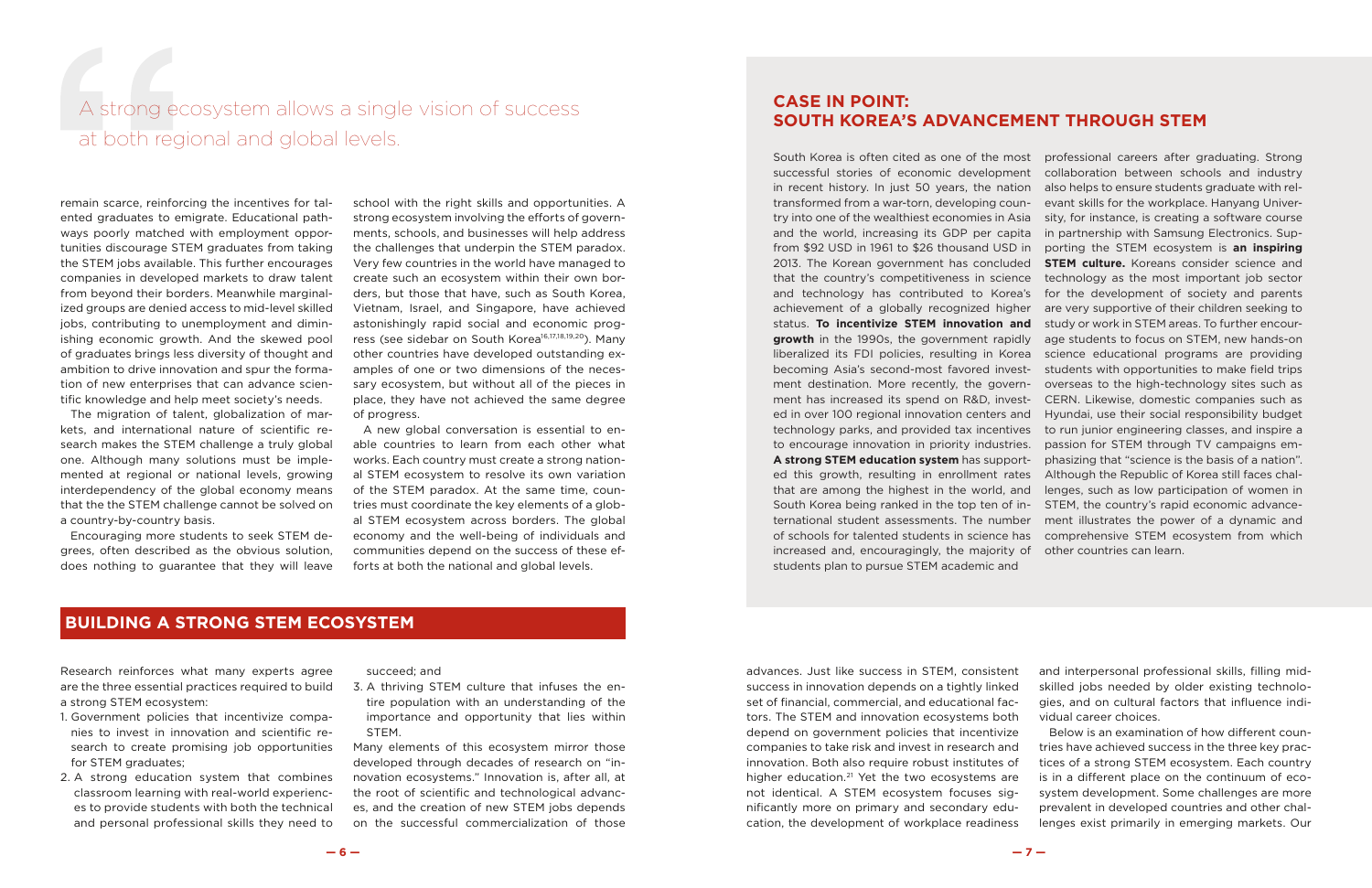hope is that each country seeks to learn what it needs from those who have succeeded and teach what it knows to those who are still struggling.

Governments must pursue a comprehensive STEM policy agenda that incentivizes companies to invest in research and innovation. Such an agenda can create new job opportunities for STEM graduates, grow the economy, and accelerate scientific progress. South Korea, as highlighted, is a powerful example of a country that has realized rapid economic growth through government policies that promote a comprehensive STEM industrial strategy.<sup>22</sup> The government's goal is to create 640,000 new jobs and have R&D contribute to 40 percent of its economic growth by 2017. To accomplish this, Korea's STEM strategy has prioritized investments in energy, environment, information communication technologies  $(ICT)$ , and healthcare.<sup>23</sup> This has created a wealth of STEM job opportunities that successfully attract and retain STEM professionals.<sup>24</sup>

#### **1. INCENTIVIZING STEM INNOVATION AND GROWTH**

Malaysia has similarly evolved its policy mix to attract Foreign Direct Investment (FDI) and strengthen its STEM industries. Enacting enforceable intellectual property (IP) policies and fiscal incentives have changed Malaysia, in just two decades, from an economy primarily based on agricultural exports to one focused on higher-value electronic exports (see sidebar on Masuccess of Israel's thriving ICT sector, for instance, is due in large part to the government financing commercial R&D since the early 1990s.<sup>35</sup> This support has provided innovative SMEs the funds needed to invest in new technologies when the risk is too large for banks to undertake. As of 2011, Israel's ICT sector accounted for approximately 20 percent of total industrial output and 9 percent of business sector employment.<sup>36</sup>

laysia below25,26,27). In 2010, Malaysia successfully joined the United States and Sweden in the top 10 countries of the IMD World Competitiveness Index.28

Policies must be targeted at specific sectors that fit the country's competitive advantages. In 2003, the President of Rwanda committed to building an economy based on science, technology, and innovation, and making Rwanda a technology hub for sub-Saharan Africa (see sidebar on Rwanda below<sup>29,30,31,32</sup>). Realizing that the country cannot succeed without embracing its rural roots, President Kagame's strategy includes specific goals to enhance opportunities for growth in non-urban areas. These include programs such as growing food-processing industries to help generate off-farm income for farmers. In doing so, Kagame aims to increase access to STEM careers for the entire workforce and build a robust pipeline of qualified professionals for both mid- and high-skilled jobs. $33$  In fact, Rwanda has achieved significant success in pursuing this strategy. GDP grew at an annual average of 7.5 percent between 2004-2009 (compared to 5.6 percent across Africa<sup>34</sup>) and Foreign Direct Investment increased almost 15-fold between 2005-2008.

Other countries have incentivized domestic entrepreneurship by providing seed funding to small and medium enterprises (SMEs). Germany, the United Kingdom, China, and Israel represent just a few that have employed such policies. The

We often see developing countries that want to develop science and technology sectors, but they don't have economic strategies that are connected."

Governments must continually adjust and refine their STEM strategy and policies to ensure continued progress in line with its evolving STEM ecosystem. This applies to developed nations as much as emerging and developing economies. The United Kingdom government, for instance, has formed collaborative partnerships with corporations in each of its eleven prioritized industries. As part of the collaboration, the government is working with businesses to help develop a STEM workforce with the skills they need by co-investing in colleges and financing training programs. The partners have created a £100 million per year joint government-industry fund that will support projects that grow skills in key industries, such as a manufacturing training center to develop cutting edge skills in advanced engineering. Introduced in late 2012, the direct impact of the strategy on the ecosystem is pending, but a concerted focus on these sectors has already spurred greater investment from multinational corporations. Siemens, for example, announced that they will build new wind turbine production facilities, creating up to 1,000 jobs and providing clear opportunities for UK suppliers.37

At the same time, countries must begin to look beyond their own borders to learn from the best practices of other countries for how to effectively incentivize STEM innovation and growth. The workforce, innovations, and benefits from STEM are global in nature and require the development of a robust global appreciation for the importance of STEM knowledge. The Global STEM States' nascent collaboration of twenty industry, academic, and government stakeholders offers one promising platform. Launched in 2013, Global STEM State members span country economies and regions, including the United States, Australia, Malaysia, Canada, United Arab Emirates, China, India, Russia, Germany, South Africa, Tanzania, and Brazil. Each member acts as a regional STEM hub in order to promote the importance of STEM within their region. Through collaboration, the initiative ensures

#### **TACTICS: INCENTIVIZING STEM INNOVATION AND GROWTH**

- 1. Identify and invest in priority STEM industries most relevant to national competitive advantage.
- 2. Develop a robust STEM strategy with policies that support priority industries through seed funding, IP protection, and research.
- 3. Evaluate and refine the STEM strategy and approach in line with evolving national and regional needs.
- 4. Connect with the global community to identify, share, and strengthen best practices.

**- PROFESSOR JEFFREY GOSS, Associate Vice Provost, Arizona State University; Director of Vietnam Higher Engineering Education Alliance** 

Today, Africa faces the best opportunity for growth in its past 30 years. To sustain this growth, the continent needs to harness science and technology, integrate Africa into the global market, and transform the economies for fierce competition in a world fueled by information and driven by knowledge."

**- RWANDA PRESIDENT PAUL KAGAME, 2007**

**— 8 — — 9 —**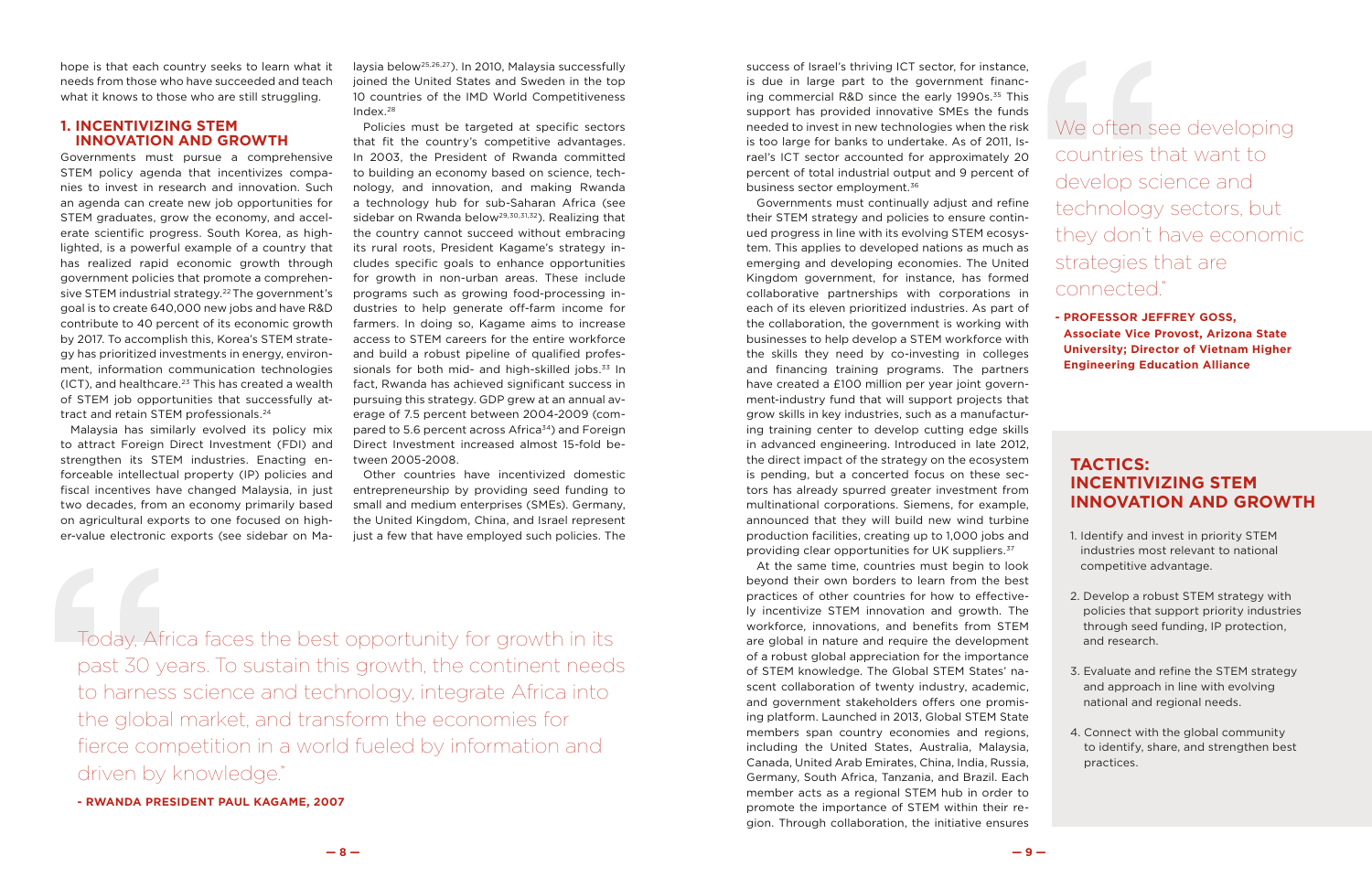#### **2. BUILDING A STRONG STEM EDUCATION SYSTEM**

A strong STEM ecosystem depends on an interdisciplinary education system that is closely aligned with workforce needs. No longer can the education system be defined just as schools and universities; a student's education must be reframed to include time both inside and outside of school, intergenerational learning within the family and community, and experiences students have interacting with real world problems.

 Consider Germany's world-renowned vocational pathways. The government, educators, and industry work closely together to forecast future mid-skilled and technical workforce needs. Businesses then partner with government-regulated vocational schools to make apprenticeship opportunities directly available to students. Students are able to combine classroom learning with hands-on practice in the workplace, such as at Siemens' Apprenticeships through the Europeans Programme, which provides students with 3.5 years of intensive training and apprenticeship in mechatronics and electrical engineering. Although the system is more than 100 years old, $39$ the tight linkage between educators and industry has kept the apprenticeships dynamic and current with contemporary technology.

Many countries look to the German model to inform the design of their vocational education system. South Korea, for instance, is drawing on this approach to address a deficit in mid-skilled workers and combat a deeply embedded cultural bias against vocational careers across the country. The South Korean Government launched Meister Schools, providing technical training, apprenticeships, and personal professional skill development in fields that align with their stated priority industries. To strengthen the education-to-employment link, the schools have partnered directly with over 1,300 companies that are looking for mid-skilled graduates.<sup>40</sup> Although the initiative is relatively new, there is already evidence of increased employment and a shift in attitudes towards vocational career paths.41,42

Schools can also partner directly with business at the city and regional levels to align education with local employment opportunities. In the United States, for instance, the Pathways in Technology Early College High Schools (P-Tech) program, led by IBM, emphasizes technology-based curriculum for high school and early-college students.43 The program's emphasis is on mastery through internship and training opportunities provided by IBM and other companies. It provides a personalized pathway for marginalized students who are underrepresented in college and in the IT industry, encouraging them to persist and succeed.<sup>44</sup> P-Tech's first graduating class is still several years away, but early results are workplace.

edge-based economy by 2020 is centered enrolling in science and technology subjects on building a strong STEM ecosystem. In the between 1997 and 2005. Even with these adlate 1980s, the national strategy shifted from vances, Malaysian graduates are still often focusing on agriculture to emphasizing ICT, considered not "work ready" and businesses manufacturing, and, more recently, high-tech struggle to fill positions. This paradox is hinpharmaceutical and biotechnology industries. dering the country's full potential for econom-Malaysia's business environment is increasing-ic growth. Underpinning Malaysia's progress ly vibrant, catalyzed by the government **incen-**toward a knowledge-based economy is its **tivizing STEM innovation and growth** through effort to **foster an inspiring STEM culture.**  its market-driven policies and business friend-The Malaysian Academy of Sciences, for exly practices. Malaysia's Multimedia Super Cor-ample, aims to bring science to the general ridor (MSC), for instance, offers tax breaks population through engaging programs such and incentives to firms who headquarter in the as the Young Scientists Network-ASM and country in a bid to attract multinational corpo-the National Science Challenge (NSC). Pubrations, such as BMW and Ericsson. Realizing lic research institutions are also contributing that this transformation requires a completely to the creation of an inspiring STEM culture new set of skills, Malaysia has **invested heavily**  by formalizing mentorship programs that en**in building a strong STEM education system.**  hance work environments and encourage per-Expansion of the higher education system has sistence in STEM fields.

promising: nearly half of its students have earned college credits and nearly 100 percent are passing high school compared to the 71 percent graduation rate citywide.45 Collaborations such as these will foster a workforce that more accurately meets employer needs and reflects the demographics of the broader population. While P-Tech first launched in New York, other states, such Illinois, Maine, Massachusetts, Missouri, and North Carolina, recognize the potential and are replicating the program in their school systems.46 Countries should scale unique approaches to education, such as these, that more accurately reflect the skills students need to succeed in the On-the-job apprenticeship and classroom curricula must also be supplemented by inspiring teachers and mentors who can open students' eyes to possibilities that lie within STEM careers.47 Having access to inspiring professionals as mentors can help build these essential competencies. Students can draw on mentors from industry, government, or academia to help bring STEM theories to life. The New York Academy of Science's Afterschool STEM Mentoring Program—a large-scale program funded by the National Science Foundation and led by the Academy with the New York City Department of Youth and Community Development and the State University of New York, with nearly 100 partners—places trained graduate students and postdoctoral fellows in afterschool programs in underserved New York schools to provide mentoring and hands-on science experience. The benefits are reciprocal: graduate students receive practical experience as STEM teachers, allowing them to consider teaching as a career and learn to better communicate STEM subjects across audiences; simultaneously, students have the opportunity to experience STEM in engaging, informal settings with role models they can relate to.<sup>48</sup> Similarly, the Intel PhD Fellowship program builds collaboration with premier engineering and research institutions, universities, and the government to bridge the gap between academia and industry standards and promote innovation and entrepreneurship. In addition to receiving \$50,000 in grant funding, fellows are assigned a well-re-

#### **CASE IN POINT: MALAYSIA'S PROGRESS TOWARD A KNOWLEDGE-BASED ECONOMY**

Malaysia's quest to become a knowl-resulted in a 145 percent increase of students

members can share best practices that will help them align STEM education with the human resource needs of their region to enable strong and sustainable economic and social development.<sup>38</sup>

The reality is that the entire STEM pipeline is too theoretical and didactic. This results in poorly trained workers mismatched with what big global employers are looking for."

#### **- ERIC JOHNSON, Deputy Director of the Office of Education and Technical Lead for Higher Education and Workforce Development, USAID**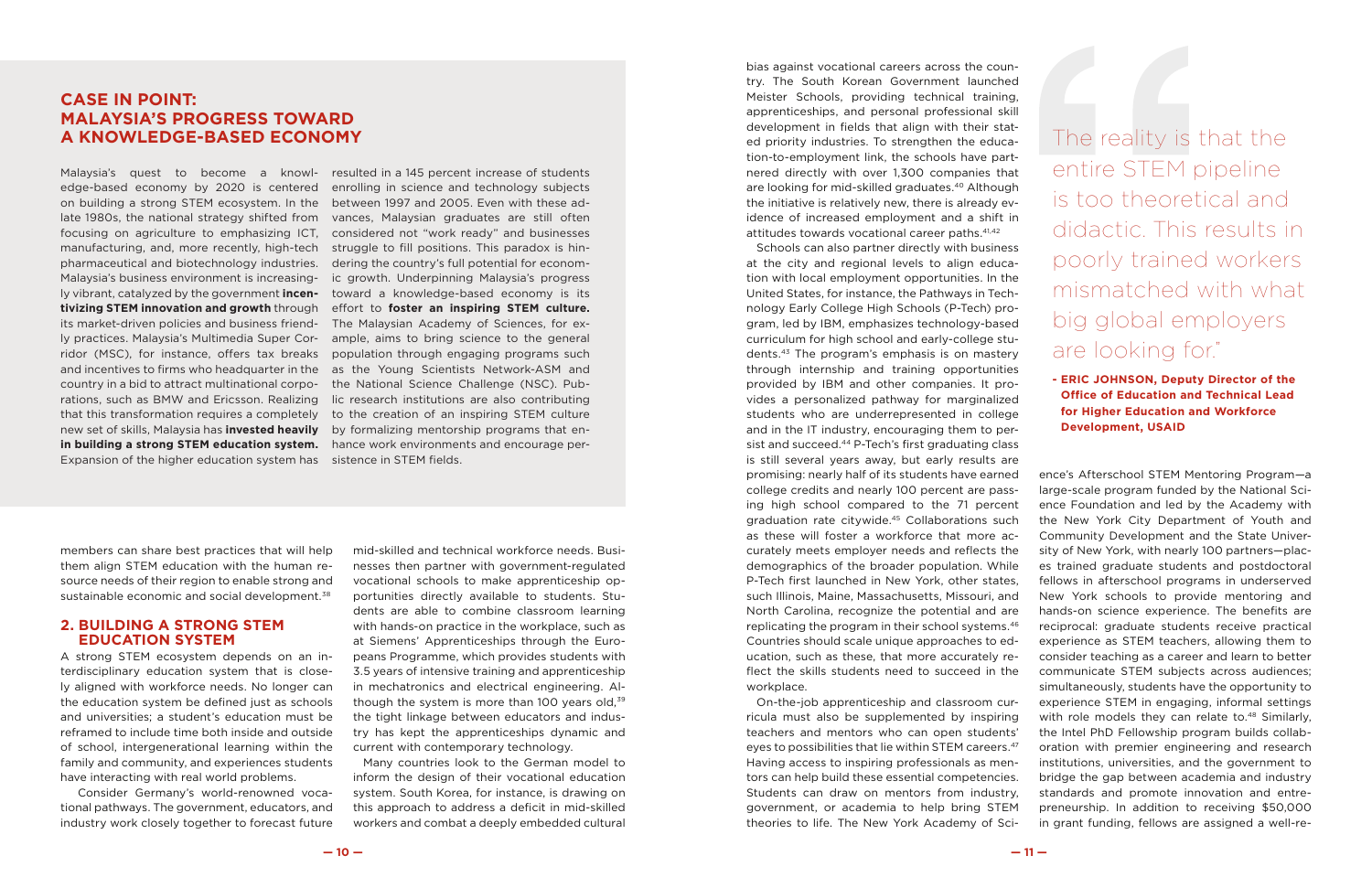nology that helps demystify algebra so students can build on their understanding to learn more advanced mathematics in university or beyond. The interactive game teaches algebra's core concepts through pictures rather than numbers at the outset to give students confidence, and then transitions to more formal approaches.<sup>53</sup> On average, students master algebra skills in less than one hour using the DragonBox app.54

#### **3. FOSTERING AN INSPIRING STEM CULTURE**

An inspiring STEM culture places value on the importance of STEM and what it brings to the community; families and individuals appreciate how essential all STEM pathways are to the field, and the general public has a basic understanding of STEM and the value of a diverse STEM workforce.

tions for families and provide impactful opportunities for intergenerational learning. Popular television shows, such as "Mythbusters," continue to inspire kids to pursue STEM fields by elevating STEM professions to celebrity status. Debuted in the United States, "Mythbusters" currently airs in every region that carries Discovery Channel, as well as on free terrestrial TV in Eastern and Central Europe, Denmark, Finland, Norway, Sweden, South Africa, and Australia.56 Similarly, in Qatar, the vastly popular "Stars of Science" reality show helps to bolster interest in science and technol-Elevating the visibility of diverse up-and-coming professionals can also help overcome cultural biases that lead to an imbalance of women and underrepresented population in STEM fields. The Fondation L'Oreal in France, in partnership with UNESCO, promotes women in science and supports female researchers globally at all points in their careers. The program distinguishes leading scientists with the L'Oréal-UNESCO Awards and provides international fellowships to young researchers so they can widen their scope of expertise at recognized research institutions out-

Cultivating a culture that values STEM starts at an early age. In Vietnam, The First Academy (TFA) in Ho Chi Minh City offers a program dedicated to STEM in preschool. In collaboration with the Vietnamese English Language Institute (ELI) and Carnegie Mellon University, TFA has developed a STEM syllabus suitable for very young learners that uses robotics and ICT, through play and interactive technologies, to help children develop creativity and scientific thinking skills.<sup>55</sup> Schools such as TFA have the potential to foster passion for STEM before students are influenced by cultural biases that may lead them away from pursuing these fields, and demonstrate to parents and education professionals the need to seamlessly integrate ICT, STEM, and interactive learning environments into the school day. Outside of the classroom, recreational activities are an important component to inspiring a passion for STEM. Zoos, museums, and science centers are amongst the most popular attracogy and accelerates the development of the region's future innovators. Alumni of the program give back to the community through active mentoring of other innovators, speaking publically, presenting at TEDx events, and supporting the launch of startups.<sup>57</sup> These activities help to catalyze knowledge of and interest in STEM beyond program viewers to the entire culture of the population. behaviors needed in the workforce." **- NICK BURNETT, Managing Director, Results for Development InstituteDevelopment, USAID**

spected Intel technical mentor to work directly with to help solve the most complex technical problems facing the industry.49 To date, the program has reached more than 235,000 students and 4.500 faculties across 550 institutions.<sup>50,51</sup> As these and other programs grow in reach, companies such as Tata Consultancy Services, ARM Holding, and PepsiCo are increasingly focused on bolstering employee engagement, boosting local relationships, inspiring the next generation of employees, and building skills by incentivizing their employees to participate in mentoring programs.

While access to high quality enrichment programming and role models is key, access to basic instruction in the STEM field has traditionally been limited to teachers. The advent of online courses, and technology schools that emphasize technology as a learning tool means that more students have access to specialized instruction. The Learning Channel in South Africa is one such untraditional model where formal and information education systems align. Its vision is to support a growing learning community by providing a multi-media, holistic education solution to South Africans and communities across seven other African countries. The program utilizes television, print, Internet, and seminars to reach the broadest population possible, and ensures that the teaching methods are modern and relevant.52 DragonBox is another innovative techEmployers are often looking for specific technical skills but also soft skills. This is a problem for university graduates. They know about science, but not

"The biggest changes are that these schools [Meister Schools] go from being the shame of the community to being the pride of it. And the students go from listless participants in their education to enthusiastic learners in it."

**- LEE JU-HO, Former Minister of Education, Science, and Technology**

#### **TACTICS: BUILDING A STRONG STEM EDUCATION SYSTEM**

- 1. Align educational curricula and skill development with local employer needs.
- 2. Foster robust vocational and technical training career pathways across skill levels.
- 3. Build a system of internship, apprenticeship, and mentoring opportunities.
- 4. Offer untraditional education opportunities to reinforce in-school curricula.
- 5. Increase access to technology that can deliver innovative education programs.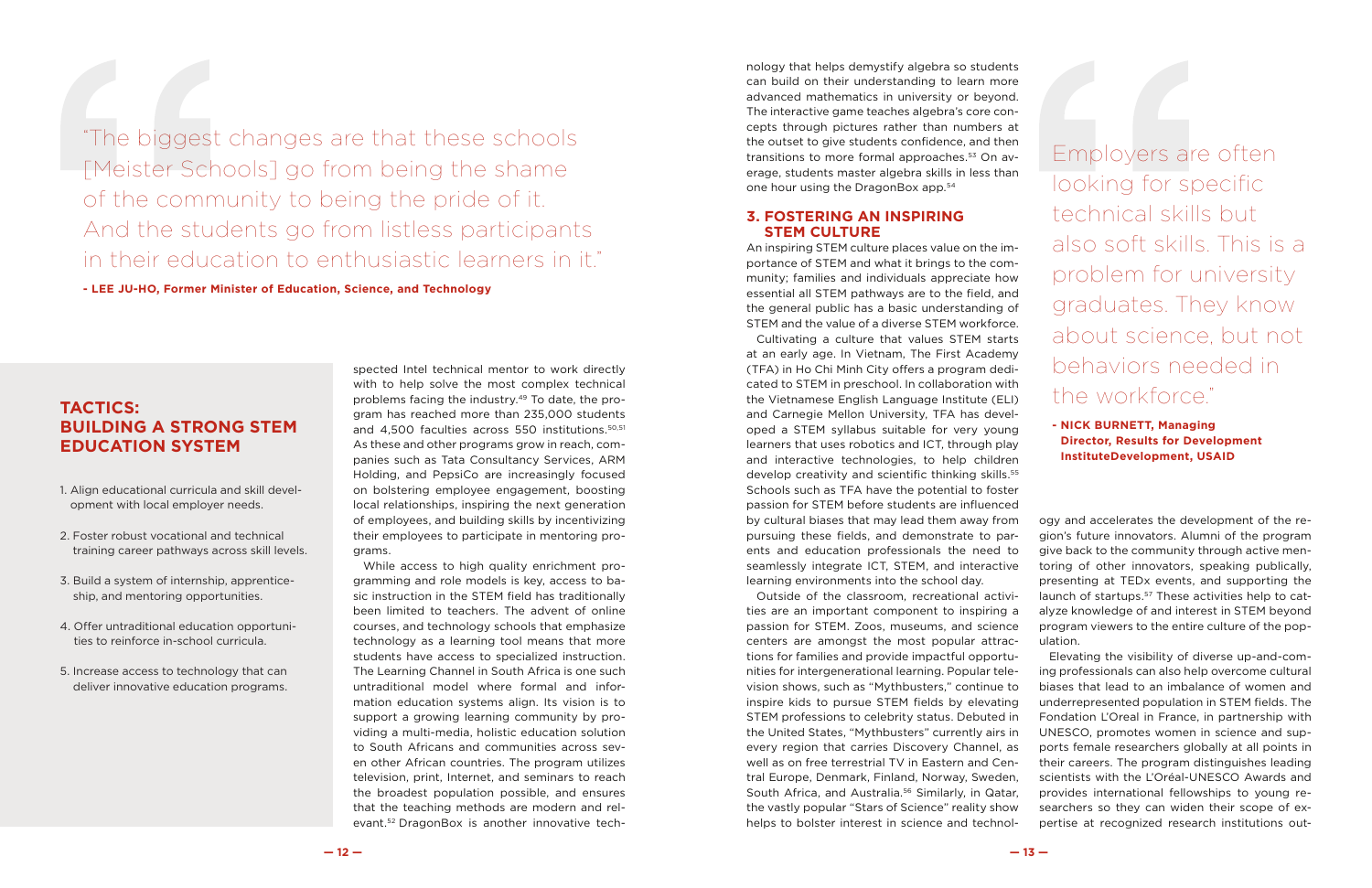Other promising strategies to engage women and underrepresented populations in STEM fields include ensuring they have a clear understanding of career options, redesigning the ways in which STEM is taught at university, and engaging role models to provide targeted support throughout their education and career. One such initiative that emphasizes the importance of women mentors is the U.S. Department of State's NeXXt Scholars Program, in partnership with 38 U.S. women's colleges and the New York Academy of Sciences. This initiative matches female undergraduates from the United States and Muslim-majority countries with a female STEM professional as a personal mentor. The program leverages the New York Academy of Sciences' vast membership network to provide Scholars with mentors and networking opportunities. Additionally, Scholars gain access to leadership training, internships, workshops, and research opportunities to build their skills and confidence.<sup>60</sup>

> We need to arouse a passion in the kids we teach for the world around them. This will fuel their tenacity to continue with a difficult subject because they will understand why it is important."

At the same time, an inspiring STEM culture recognizes all career paths as valuable, including vocational and technical jobs, and fosters engagement across disciplines and skill levels. South Korea's apprenticeship-focused Meister Schools, for instance, have helped to transform the perception of STEM technical professions as respected careers themselves, not just as starting places for higher-level education. In just 3 years, the number of Meister School students going straight into work instead of pursuing an advanced degree has increased from 19 to 33 percent.61 These schools are not only helping to meet the growing need for technicians in South Korea, but also unlocking valued career opportunities for the future STEM workforce. A strong STEM culture will help normalize expectations, create a more representative and equitable workplace, and ingrain the value of STEM across the population.

## Teaching science to the very young, in early education years, helps ground them in thinking scientifically."

**- TIM OATES,** 

**Group Director of Assessment Research and Development, Cambridge Assessment**

#### **TACTICS: FOSTERING AN INSPIRING STEM CULTURE**

- 1. Promote STEM heroes and elevate the importance of STEM professionals at home, in school, and in the media.
- 2. Support the development of and engagement in fun, interactive recreational STEM activities.
- 3. Develop public education initiatives that breakdown stereotypes about technical and vocational training.
- 4. Invest in STEM teaching so it becomes a more attractive career path.
- 5. Attract diverse demographics into STEM through mentorship and redefining STEM in the workplace.

side their home countries. By the end of 2014, more than 2,000 women scientists from over 100 countries will have benefitted from the program, and two of the L'Oréal-UNESCO Award recipients have subsequently received the Nobel Prize.<sup>58,59</sup>

#### **CASE IN POINT: RWANDA CHOOSES STEM FOR GROWTH AND PROSPERITY**

Rwanda has more recently adopted STEM as teacher training to boost science and math its approach to realizing growth and development. Since 2003, President Paul Kagame's government has been dedicated to **building capacity in STEM fields** with the aim of establishing Rwanda as the premier technology hub eye to long-term commitment to STEM beyond in Sub-Saharan Africa. The progress Rwanda has made over the past twenty years since its devastating genocide is remarkable, both culture. Romain Murenzi, former Minister of economically and socially. Economic growth Science has stressed that a **culture of science**  has exceeded 8 percent per annum over the **that is accessible to everyone** is critical for past decade—well above the continent's average growth—and the under-5 mortality rate Rwanda celebrates "World Science day" each has been cut in half. Achieving progress such as these is due in part to Rwanda's dedication to fostering a strong STEM ecosystem. Rwanda's national strategy is anchored in science and technology and its **investment policies are aligned to incentivize STEM innovation**  still early in its development, building a strong and growth, such as attracting foreign direct STEM ecosystem is helping the country make investment into its priority sectors (e.g., ICT). The Ministry of Education is, likewise, focused up the frontiers of science, technology, and reon **building a strong STEM education system**  search" and realize its 2020 vision for a prosin both traditional and untraditional education pathways. They have launched continuous education in secondary schools, and strengthened Technical and Vocational Education and Training (TVET) programs to support the country's growing industrial sector. With an the focus of the Kagame administration, Rwanda is working on fostering an inspiring STEM basic national development. Toward this goal, year, a series of competitions to spark interest in youth for STEM, and offers programs such as Rwandan TechWomen to encourage women to pursue STEM careers through mentorship and cross-country exchange. While Rwanda is progress toward their ambitious goal to "open perous and flourishing society.

**— 14 — — 15 —**

**<sup>-</sup> PROFESSOR DATO' DR. RAHMAH MOHAMED, Vice Chancellor, INTI International University, Malaysia**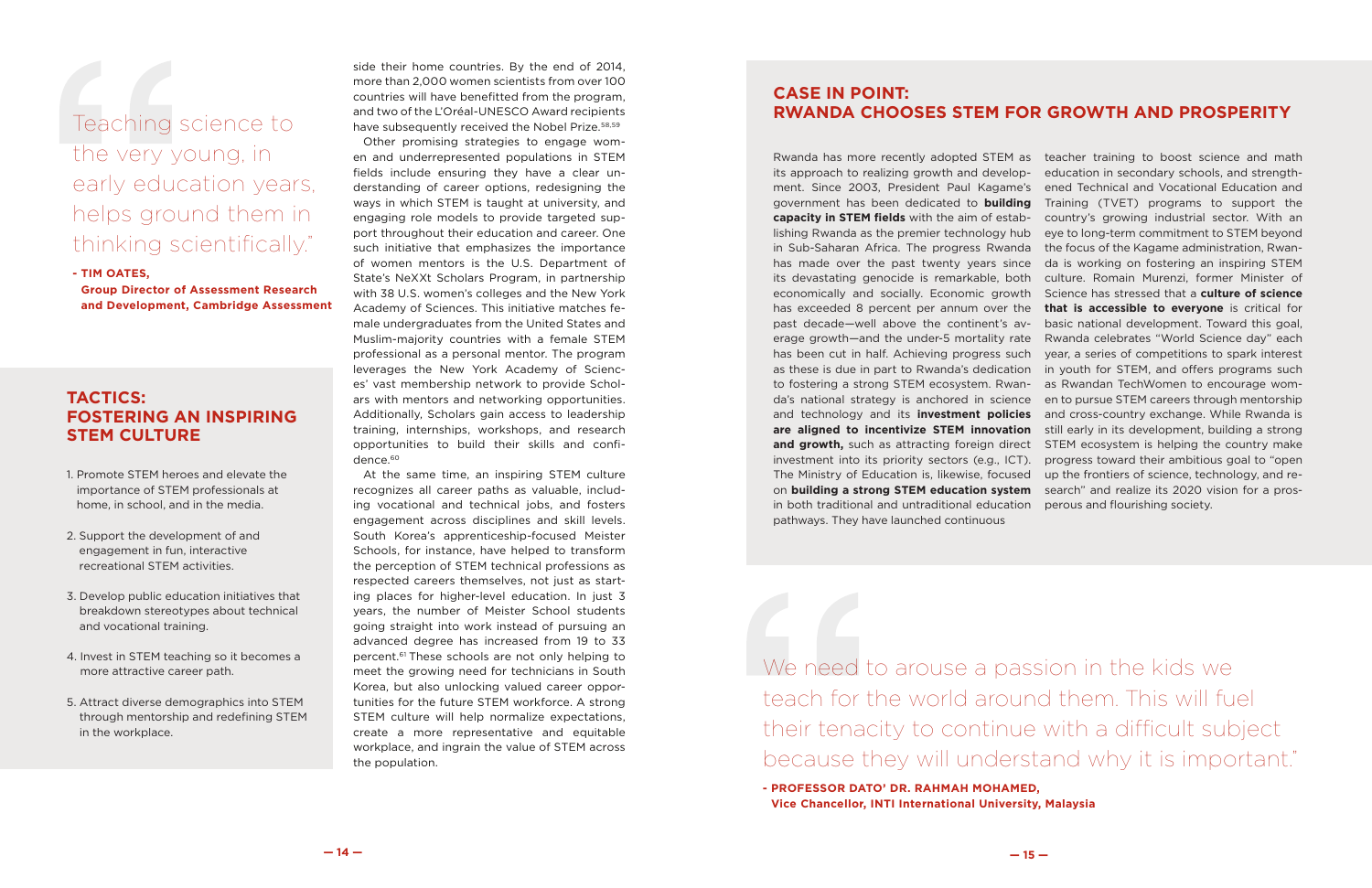This paper lays out a solution to the STEM paradox: a strong STEM ecosystem of government policies, business incentives, and cultural attitudes that will create the essential components for countries to realize increased economic growth and country competitiveness, and the world to benefit from solutions to global challenges.

The three sidebars highlight promising strategies. South Korea has advanced rapidly through dedicated focus and investments in STEM. It looked beyond its borders to well-established STEM ecosystems, like Germany's, to model its approach. Malaysia is currently on the path to development through STEM and is eager to learn from other countries. As such, they are early members of two global STEM organizations, Global STEM States and Global STEM Alliance. Rwanda is in the early stages of creating a strong STEM ecosystem, but has already realized economic and human progress over the last decade. Similar to South Korea and Malaysia, Rwanda collaborates with peer countries to leverage knowledge and accelerate progress. In partnership with the World Bank, Rwanda is hosting forums and partnerships to align Africa's higher education with the continent's massive and unmet demand for engineers, scientists, health professionals, and technicians.

As these cases illustrate, in today's complex and interconnected world, global, cross-sector collaboration is a critical key to resolving the STEM paradox. In issue after issue, from pandemics to climate change, and from economic development to infant mortality, the field is increasingly moving toward a new model of social change rooted in collective impact. Individual institutions, corporations, and even governments, do not have the capacity to solve global challenges by themselves. And yet working across sectors and national borders can be difficult. As challenging and perplexing as the creation of a STEM ecosystem may seem, different countries have created successful models that, taken together, cover every aspect of the necessary ecosystem. New international cross-sector collaboration is essential to assemble these separate elements of success into the comprehensive solution each country needs to achieve the full potential of STEM for economic and social progress. Bold leadership is required, yet the reward is immense. Solving the STEM paradox will spur the social, economic, and scientific achievements that are needed to help solve the world's greatest challenges.

This paper draws on the experiences and insights of education experts from corporations, government, academia, and nonprofits. The individuals listed below were generous enough to share their time in interviews conducted between June and July 2014.

#### **James Bernard\***

Global Director, Partners in Learning, Microsoft

#### **Nicholas Burnett**

Managing Director, Results for Development Institute

#### **Lori Conlan\***

Director of Postdoctoral Services, National Institutes of Health

#### **Gabriela Gonzalez**

Senior STEM Strategist, Intel Corporation

#### **Jeffrey Goss**

Associate Vice Provost, Arizona State University; Director of Vietnam Higher Engineering Education Alliance

#### **Eric Johnson\***

Deputy Director of the Office of Education and Technical Lead for Higher Education and Workforce Development, USAID

#### **Jeffrey Johnson**

Solution Specialist on the Global Academic Team in Microsoft Learning Experiences, Microsoft

#### **Simon Lebus**

CEO, Cambridge Assessments

#### **Barbara McAllister**

Director of Global Strategic Initiatives, Intel Foundation

#### **Rahmah Mohamed**

Professor Dato' Dr. Rahmah Mohamed Vice Chancellor , INTI International University Laureate International Universities



#### **Raghav Narsalay**

India Lead, Accenture Institute for High Performance

#### **Tim Oates**

Group Director of Assessment Research and Development, Cambridge Assessments

#### **Mark Purdy**

Managing Director and Chief Economist, Accenture Institute for High Performance

#### **Robert Thomas**

Managing Director, Accenture Institute for High Performance

#### **Andrew Zwicker**

Head of Science Education at the Princeton Plasma Physics Laboratory

### **CONCLUSION APPENDIX A: LIST OF INTERVIEWEES & REVIEWERS**

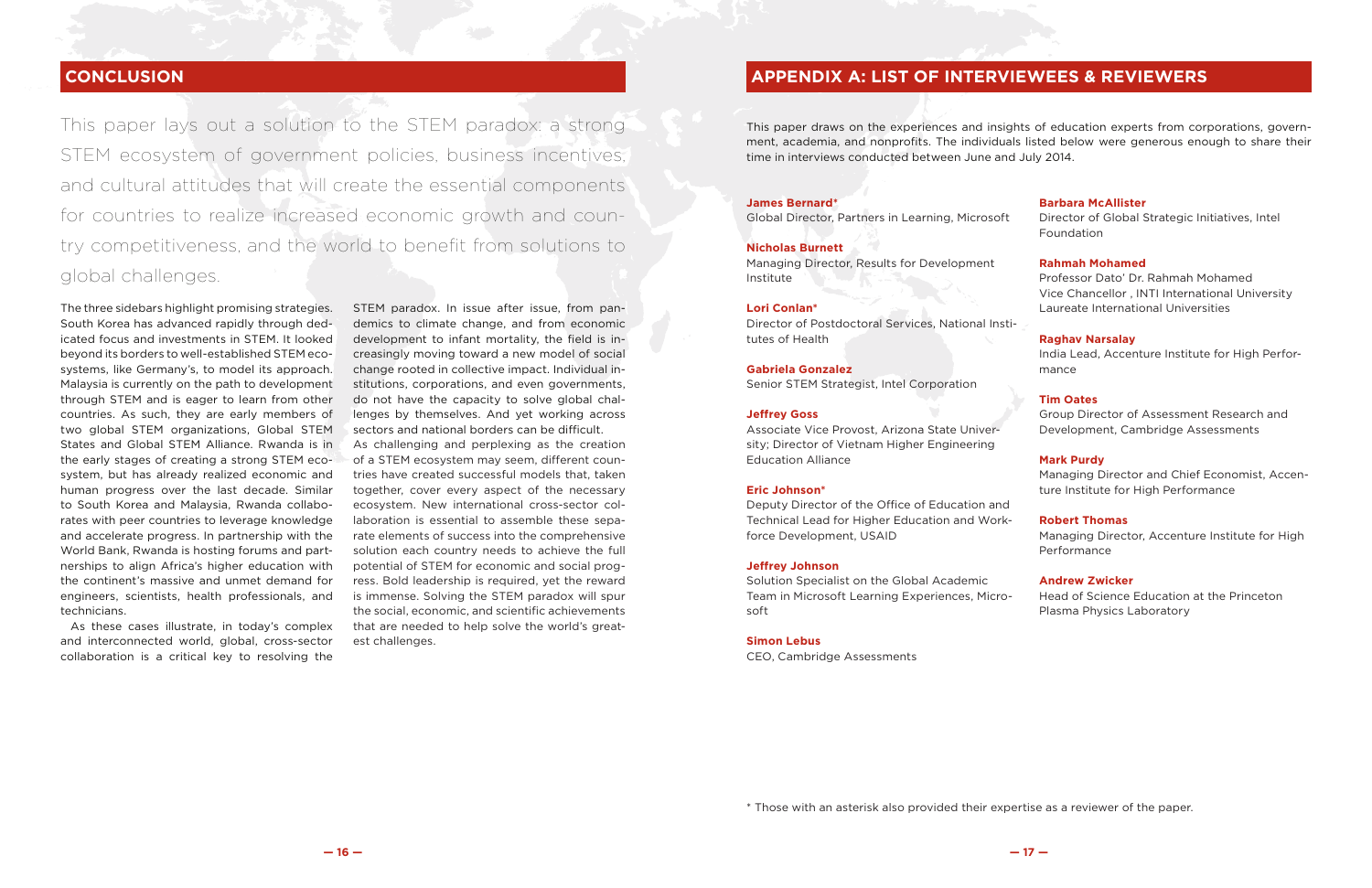- 1 World Bank News. "Higher Education in Science and Technology is Critical for Africa's Development," 2014.
- 2 The Social Market Foundation. "In the Balance: The STEM human capital crunch," 2013. See also Manpower Survey. "Talent Shortage Survey Research Results," 2013.
- <sup>3</sup> Brazil, China, and India have increased the number of STEM graduates from 4 million to 5 million annually over the last four years, while developed countries such as the United States, United Kingdom, and Japan have continued to produce 1 million graduates each year.
- 4 Accenture Institute for High Performance. "Where Will All the STEM Talent Come From?" 2012. 5 FSG Interviews, July 2014.
- 6 World Bank. "Employability and Skill Set of Newly Graduated Engineers in India," 2011.
- 7 Manpower Survey. "Talent Shortage Survey Research Results," 2013.
- 8 Manufacturing Institute. "2011 Skills Gap Report," 2011.
- <sup>9</sup> Accenture Institute for High Performance. "Where Will All the STEM Talent Come From?" 2012.
- <sup>10</sup> Accenture Institute for High Performance. "Where Will All the STEM Talent Come From?" 2012.
- 11 UNDESA and the OECD. "World Migration in Figures," October, 2013.
- <sup>12</sup> SciDevNet. "Benefiting from Africa's brain migration," 2014.
- <sup>13</sup> International Business Times. "Latin America Is Losing Qualified Young Workers to OECD Countries," November, 2013.
- <sup>14</sup> UNESCO Institute for Sciences. "Women in Science: Explore the data for countries worldwide," 2014.
- <sup>15</sup> Allen-Ramdial, S. and Campbell, A. G. "Reimagining the Pipeline: Advancing STEM Diversity, Persistence, and Success," Bioscience. 2014.
- <sup>16</sup> South Korea Ministry of Education, Science, and Technology, "Science and Technology Strategy," 2012.
- 17 OECD. "Science, Technology and Industry Outlook 2012," OECD Publishing, 2012.
- 18 World Economic Forum. "The Global: Competitiveness Report 2013-2014," The Global Competitiveness and Benchmarking Network, 2013.
- <sup>19</sup> Australian Council of Learned Academies. "Securing Australia's Future: International comparisons of Science, Technology, Engineering and Mathematics (STEM) Education Final Report, Country Profiles, Republic of Korea," 2013.
- <sup>20</sup> Times Higher Education website. "World University Rankings 2013-14," retrieved 2014.
- <sup>21</sup> National Science Foundation website. "The Innovation Ecosystem," retrieved 2014.
- <sup>22</sup> South Korea Ministry of Education, Science, and Technology, "Science and Technology Strategy," 2012.
- <sup>23</sup> British Embassy Seoul, UKTI Digital, for UK Trade & Investment. "South Korea: New Basic Plan for Science and Technology," July, 2013.
- <sup>24</sup> British Embassy Seoul, UKTI Digital, for UK Trade & Investment. "South Korea: New Basic Plan for Science and Technology," July, 2013.
- <sup>25</sup> Natalie Day and Amran bin Muhammad. "Malaysia: The Atlas of Islamic-World Science and Innovation. Country Case Study No.1," 2011.
- <sup>26</sup> World Economic Forum. "The Global: Competitiveness Report 2013-2014," 2013.
- <sup>27</sup> National Science and Research Council, Malaysia. "PRA Performance Evaluation: Unlocking Vast Potentials, Fast-Tracking the Future," 2013.
- 28 IMD Business School, IMD: Lausanne, Switzerland. "World Competitiveness Yearbook Results 2010," 2010.
- 
- 
- <sup>31</sup> Science Advice Conference, August 2014. Tweet, Twitter from Science and TechnologyAU, @ScienceAU.
- <sup>32</sup> TechWomen website. "Emerging Leaders 2013, Rwanda," retrieved 2014.
- 
- Labor, 2013.
- <sup>36</sup> Iian Moss, OECD Observer. "Start-up Nation: An innovation Story," 2011. <sup>37</sup> United Kingdom Government press release. "Industrial Strategy: Government and industry
- in partnership. Progress report," April, 2014.
- 38 Global STEM States Website. "About Us," retrieved 2014. <sup>39</sup> Cedefop Panorama series. "Towards a history of vocational education and training (VET) in Europe in a comparative perspective," October 2002.
- 
- 
- 43 P-Tech NYC website. "About Us," retrieved 2014.
- College High School (P-TECH)," retrieved 2014.
- 45 Next City website. "IBM's Department of Education," August 2013.
- August 2014.
- Framework," August 2013.
- The Global STEM Alliance," 2014.
- 49 Stanford School of Medicine. "Intel Corporation 2014-2015 PhD Fellowship Program," 2014.
- 
- Program Aimed at boosting Academic Research in India by supporting deserving PhD Students," 2014.
- South Africa," retrieved 2014.
- 53 DragonBox website. "About," retrieved 2014.
- 
- 55 The First Academy Website. "STEM Education," 2013.
- 
- Season on MBC4," September 2014.
- 58 Fondation L'Oreal website. "The For Women in Science Program," retrieved 2014.
- 
- 

<sup>29</sup> Tony Blair, The Guardian. "20 years after the genocide, Rwanda is a beacon of hope," April 2014. <sup>30</sup> JICA website. "Strengthening Education and Training in Science and Technology," retrieved 2014.

<sup>33</sup> World Bank. "Building Science, Technology, and Innovation Capacity in Rwanda," 2008.

<sup>50</sup> The Times of India. "Intel India offers Rs 5.7 lakh PhD fellowship programme," March 2014. 51 E-Pao: Now the World Knows News Website. "Intel India Announces the Intel PhD Fellowship

<sup>52</sup> Fikile Nkambulo, Science in Africa. "The Learning Channel An Innovative Approach to Educating

54 Forbes. "It Only Takes About 42 Minutes To Learn Algebra With Video Games," July 2013. <sup>56</sup> RealScreen. "The stuff of myth: "MythBusters" celebrates 10 years on air," February 2013.

<sup>57</sup> Newswire. "Stars of Science Returns to Showcase Young Arab Innovators in its Upcoming Sixth

<sup>34</sup> African Economic Outlook. "Real GDP Growth Rates, 2004-2014," 2014.

<sup>35</sup> Israel Business Connection, Office of the Chief Scientist (OCS), Ministry of Industry, Trade and

40 Michael Horn, Forbes. "Meister of Korean School Reform: A Conversation with Lee Ju-Ho," 2014. <sup>41</sup> McKinsey. "Education to Employment: Designing a System that Works Report," 2013.

42 Michael Horn, Forbes. "Meister of Korean School Reform: A Conversation with Lee Ju-Ho," 2014.

<sup>44</sup> The Aspen Institute website. "IBM P-Tech: Model of Success: Pathways in Technology Early

<sup>46</sup> Educator Innovator website. "P-Tech Schools: The Remaking of Career, Technical Education,"

47 StriveTogether. "Beyond Content: Incorporating Social and Emotional Learning into the Strive

<sup>48</sup> The New York Academy of Sciences. "Empowering the Next Generation of Scientific Innovators:

59 UNESCO website. "Gender and Science: For Women in Science Programme." Retrieved 2014.

60 US Department of State website. "NeXXt Scholars Program Factsheet," December 2013.

61 McKinsey. "Education to Employment: Designing a System that Works Report," 2013.

#### **ENDNOTES**